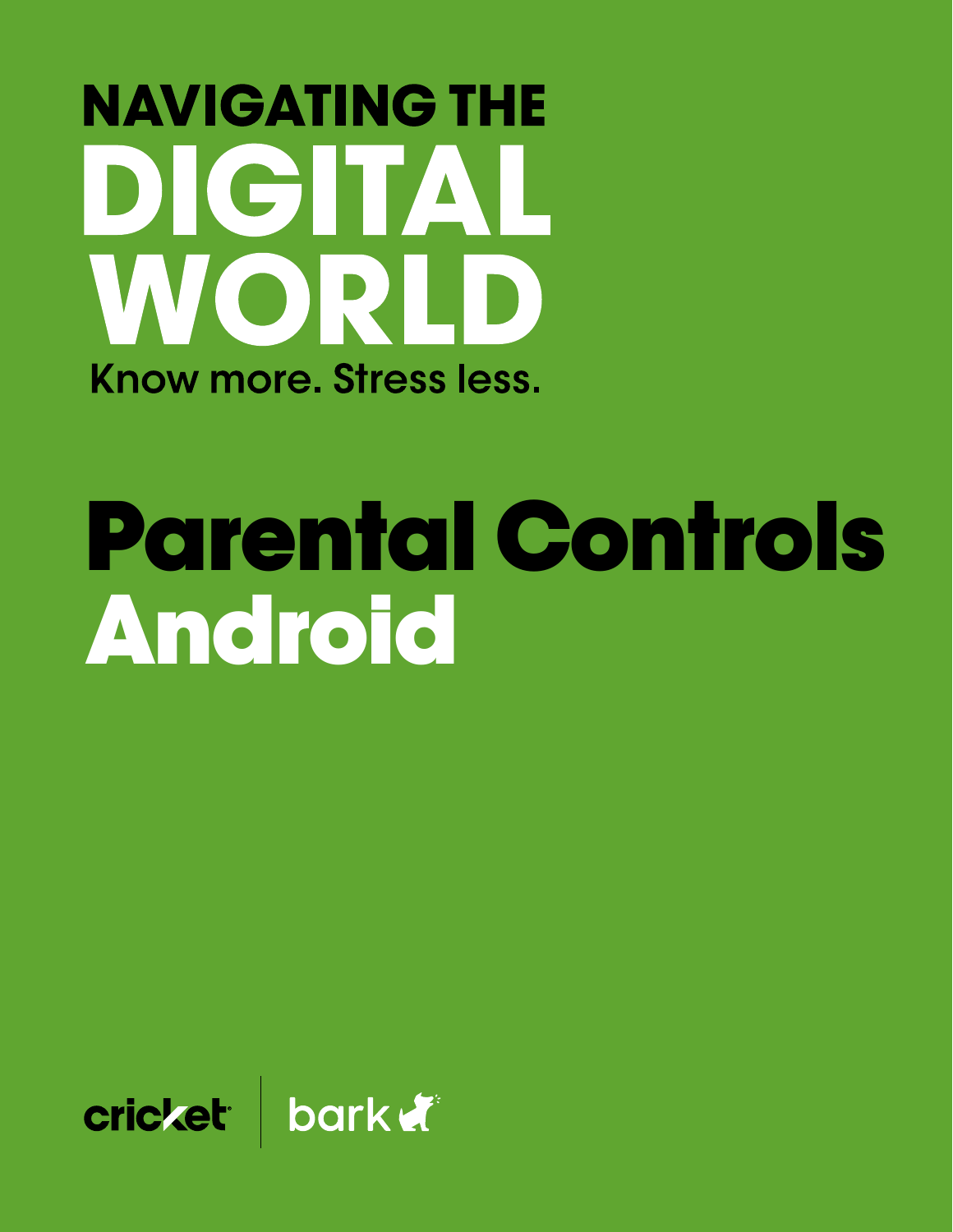## **cricket**

## **Setting Up Parental Controls on Your Child's Device**

Android phones and devices are some of the best on the market, but kids can abuse them just like any other device. From games and in-app purchases to data usage and internet access, children are at risk of racking up a bill and encountering inappropriate content. Fortunately, Androids have parental controls at both the level of the device and the operating system. Parents can also manage their children's accounts through the Family Link app.

For instructions on your specific device, please visit **<https://www.bark.us/blog/parental-control-guide-apps-devices/>**

## **How To Set Up Google Family Link**

[Google Family Link](https://www.bark.us/guides/app-management-google-family-link) is an app that allows parents to view their child's smartphone activity, manage the apps they can use and download, set screen-time limits, lock their device, and even track their location.

Family Link does not block inappropriate content, but some apps have their own filtering options. Google apps, such as Search and Chrome, have filtering options that you can find in Family Link. For parents of teens 13 and older, Restricted Mode on YouTube is an optional setting that can be used to help filter out mature content. However, Google notes that these filters are not perfect, so explicit, graphic, or other content you may not want your child to see sometimes make it through.

Kids and teens who use Android devices running version 7.0 or higher can use Family Link. Some devices running Android versions 5.0 and 6.0 may be able to run Family Link. Parents can use Family Link on any Android devices running versions 4.4 and higher as well as iPhones running iOS 9 and higher.

Family Link also runs on Chromebook. With the Family Link app, you can choose what websites your child can access using Chrome, supervise your child's app usage, and more. Family Link can be used with Chromebooks running Chrome OS versions 71 or higher.

**[Click here to learn how to set up Google](https://www.bark.us/guides/app-management-google-family-link)  [Family Link.](https://www.bark.us/guides/app-management-google-family-link)**

#### **Set Up a Passcode on the Device**

It's crucial that you set up a passcode on your child's device. Not only will it prevent the device from being accessed by anyone other than you and your child, but it will also prevent your child's information from being accessed if the device is stolen.

- 1. Go to Apps.
- 2. Tap Settings.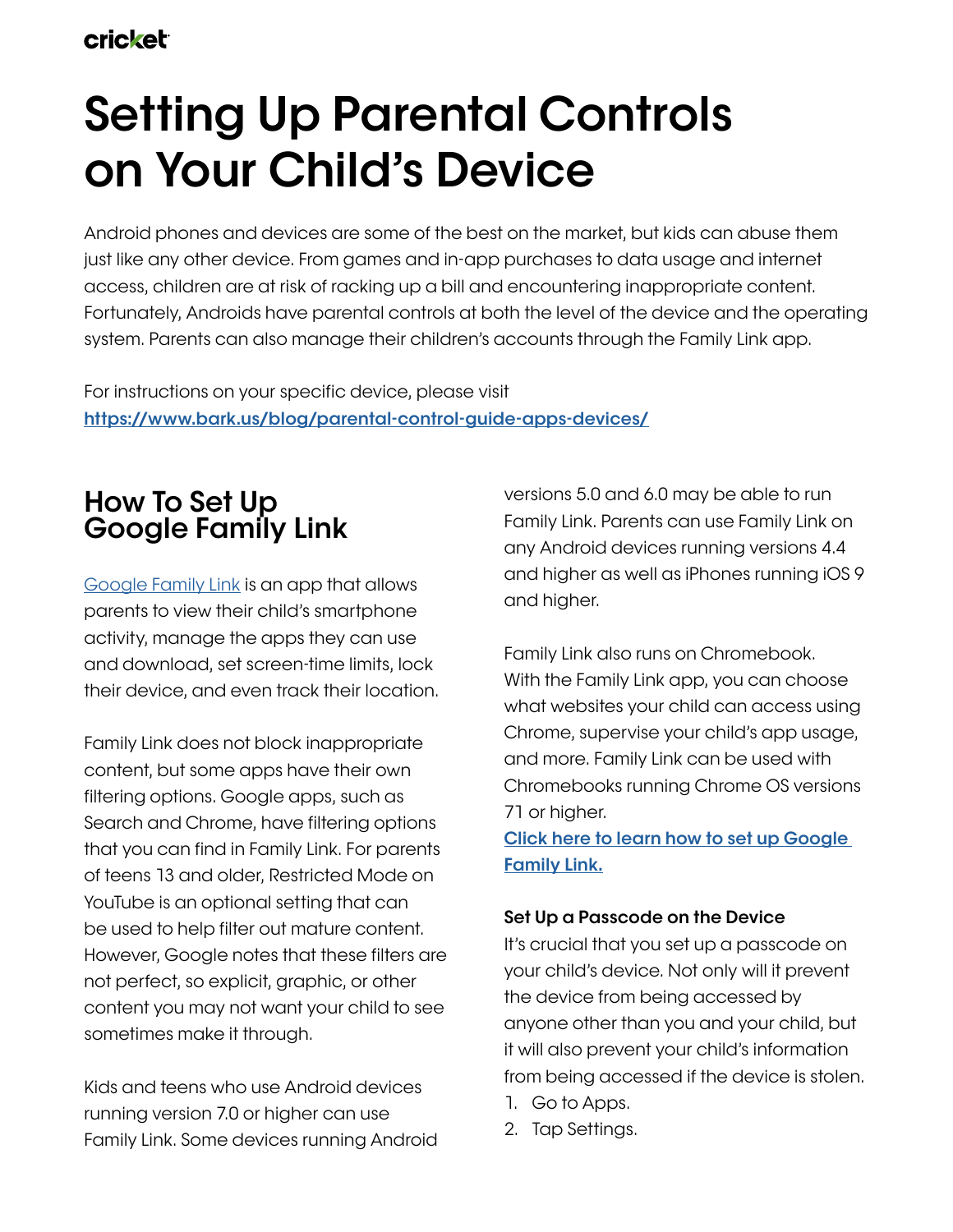## **cricket**

- 3. Tap Lock Screen and Security.
- 4. Tap Screen Lock Type.
- 5. Tap either A) Pin, B) Pattern, or C) Password.

#### **What's the difference between Pin, Password, and Pattern?**

- Pin lock requires you to input 4-16 digits.
- Password lock requires you to input a combination of numbers and letters.
- Pattern lock requires you to draw a pattern by connecting dots on the screen.

After you have entered either a password, pin, or pattern, tap CONTINUE, re-enter the password, and tap DONE.

You can also set up Face Recognition, Intelligent Scan, Fingerprint Scanner, and Iris Scanner. To do this:

- 1. Go to Apps.
- 2. Tap Settings.
- 3. Tap Biometrics.
- 4. Tap either A) Fingerprint, B) Face Recognition, C) Intelligent Scan, or D) Iris Scanner

#### **What's the difference between Fingerprint, Face Recognition, Intelligent Scan, and Iris Scanner?**

- Fingerprint scan uses your fingerprint to unlock the device.
- Face Recognition uses your face to unlock the device.
- Iris Scanner uses your eyes to unlock the device by pointing them at the iris scanner.
- Intelligent Scan uses both your face and your eyes to unlock the device.

## **Restrict Data Usage**

#### **Turn Off Mobile Data and Wi-Fi**

By disabling both Wi-Fi and mobile data, you can prevent your child from accessing the internet or downloading apps.

- 1. Go to Settings.
- 2. Tap Connections.
- 3. Tap Wi-Fi.
- 4. Toggle Wi-Fi Off.
- 5. Tap OK.
- 6. Go back to Settings.
- 7. Tap Connections.
- 8. Tap Data Usage.
- 9. Toggle Mobile Data Off.
- 10. Tap OK.

#### **Only Use Wi-Fi**

If you turn mobile data off but leave Wi-Fi on, you will restrict your child from using the internet unless they are around an open Wi-Fi signal.

- 1. Go to Settings.
- 2. Tap Connections.
- 3. Tap Data Usage.
- 4. Toggle Mobile Data Off.
- 5. Tap OK.

#### **Set Up a Mobile Data Limit**

- 1. Go to Settings.
- 2. Tap Connections.
- 3. Tap Mobile Data Usage.
- 4. Tap the Settings icon
- 5. Tap Start Billing Cycle On.
- 6. Scroll to the day of the month your billing cycle starts on and tap Set.
- 7. Toggle Set Data Limit On.
- 8. Tap Data Limit.
- 9. Enter the data limit that you would like to set.